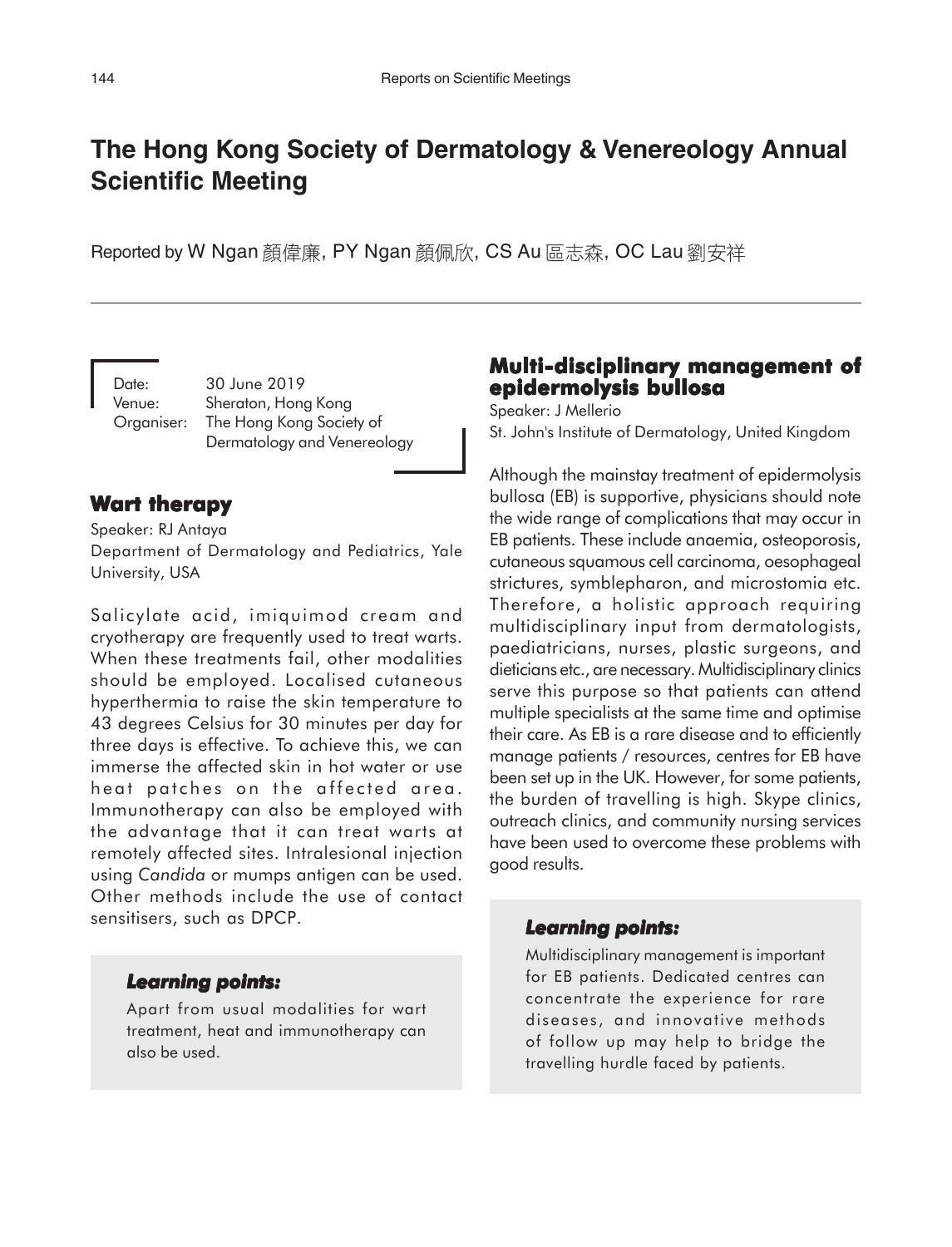# **Topical steroid phobia**

Speaker: PY Ngan Department of Health, Hong Kong

Eczema is a chronic and relapsing condition with topical corticosteroids as the cornerstone of treatment. Nevertheless, topical steroid phobia has become a growing concern among eczema patients in overseas countries. This is also seen in Chinese adult patients with eczema attending dermatological clinics in the public sector.

With the help of a self-administered scale assessing topical steroid phobia, named TOPICOP©, it was noted that more than half of respondents showed various degrees of concern of topical corticosteroid use which in turn affected compliance. For instance, they agreed that topical steroid was harmful to the skin; they were afraid of putting on topical steroid on certain body parts and stopped the topical steroid treatment as soon as possible.

It is essential for the dermatologist to recognise the impact of topical steroid phobia in adult eczema patients. The findings from evidence-based studies on topical steroids can be used to provide counselling on the use of topical steroids and clear written guidelines on proper topical steroid application are helpful in addressing topical steroid phobia in a busy clinic.

#### *Learning points: Learning points:*

Healthcare professionals play a crucial role in recognising topical steroid phobia in adult eczema patients and should take the lead addressing such concerns.

### **Stevens-Johnson syndrome and toxic epidermal necrolysis: a 13 year review of patients managed in a tertiary referral centre in Hong Kong**

Speaker: C Cheung Department of Health, Hong Kong

Although not commonly encountered, Stevens-Johnson syndrome (SJS) and toxic epidermal necrolysis (TEN) are well-known dermatological emergencies. Based on speaker's 13-year retrospective cohort study in the Prince of Wales Hospital, the annual incidence was 6.04 cases per million. More than 90% of cases were related to medications and more than 80% of them were due to anticonvulsants, allopurinol, antibiotics, or analgesics.

Over half of the study patients were complicated by sepsis, and 17.6% developed multi-organ failure or disseminated intravascular coagulation. The overall in-hospital mortality rate was 22.5%. SJS and TEN carried significant morbidity and mortality among the study patients.

Intravenous immunoglobulin (IVIG) was prescribed in 50% of study patients; the actual in-hospital mortality rate was 13%, while the predicted mortality based on Score of Toxic Epidermal Necrosis (SCORTEN) was 14.24. Survival did not show statistical improvement after the use of IVIG in this study.

#### *Learning points: points:*

SJS and TEN are life-threatening dermatological emergencies which require multidisciplinary care. Drug-induced SJS and TEN were most commonly reported; hence, early identification for the causative agents would help preventing and managing these conditions.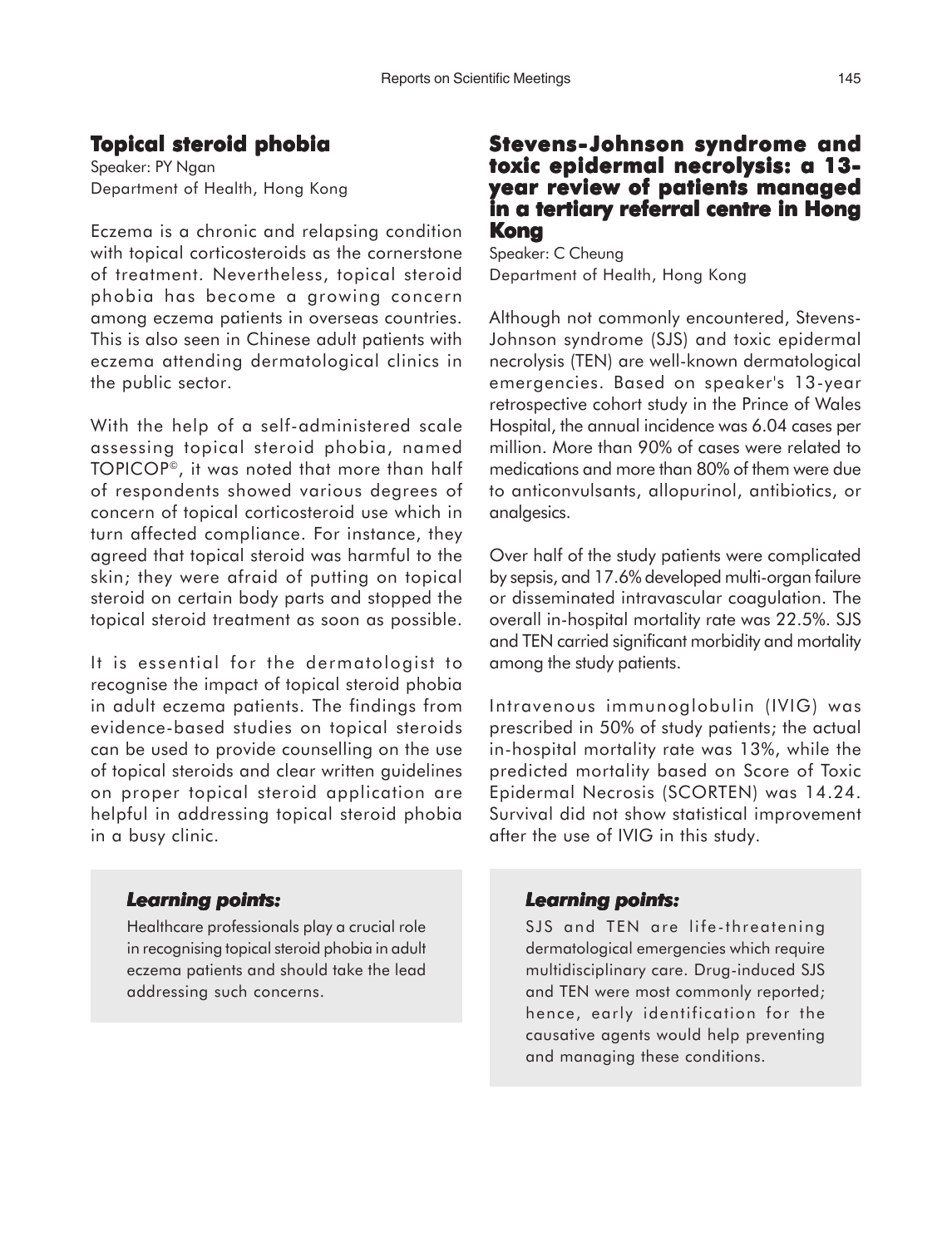# **New treatment options for atopic dermatitis**

Speaker: M Deleuran

Department of Dermatology, Aarhus University Hospital, Denmark

A substantial number of patients with atopic dermatitis (AD) are not adequately controlled with conventional systemic immunosuppressants. Novel treatments targeting key drivers of underlying inflammation in AD may offer opportunity for sustained symptom control for patients with moderate-to-severe disease, without the side effects from long-term use of topical corticosteroids and systemic immunosuppressants.

Interleukin 4 and 13 (IL-4, IL-13) are key cytokines in AD. Two phase III studies on Dupilumab (anti-IL-4 receptor monoclonal antibody) demonstrated significant and sustained reduction in AD severity and improvement in quality of life. Severe AD, preexisting conjunctivitis, low serum level of Dupilumab were found to be risk factors for developing conjunctivitis while on Dupilumab treatment.

Both Tralokinumab and Lebrikizumab are IL-13 targeting antibodies. Phase II study of Tralokinumab showed early and sustained improvement in AD symptoms and an acceptable safety and tolerability profile. A phase II study of Lebrikizumab showed that efficacy was only significant with monthly dosing of 125 mg. Its use was associated with an increased frequency of herpes infections and conjunctivitis.

Neomolizumab is an IL-31 (the itch cytokine) receptor antibody which can be given by monthly subcutaneous injections with improvements in pruritus score and sleep parameters.

JAK inhibitors are small molecules. Currently 3 oral JAK inhibitors, Baricitinib (JAK 1+2), Upadacitinib (JAK1) and PF-04965842 (Jak1) are undergoing phase III clinical trials.

Positive result was also noted in phase I study of an anti-IL-17c antibody MOR106.

# *Learning points: Learning points:*

Anti-IL-4, IL-13, IL-17, IL-31 and JAK inhibitors are emerging treatments therapies for patients with moderate-to-severe disease who require systemic treatment.

# **Atopic dermatitis lifelong commitment**

Speaker: N Konnikov Boston VA Healthcare System, USA

Atopic dermatitis (AD) affects up to 20% of children and 14% of adults. It usually begins early in life and severity tends to decrease after childhood.

Food allergy may play a major role in the pathogenesis in some infants and children but uncommon in adults. Respiratory allergens, such as house dust mite or pollens, may contribute to the pathogenesis.

Staph aureus (SA) is frequently isolated from the skin during flares. Oozing lesions or intense erythema suggest the possibility of infection. Proliferation of SA is encouraged by reduced competition from the disrupted microbiota and favourable growth conditions, including high pH. Use of antibacterial soap before bathing or bleach bathes can help reduce the S-A burden.